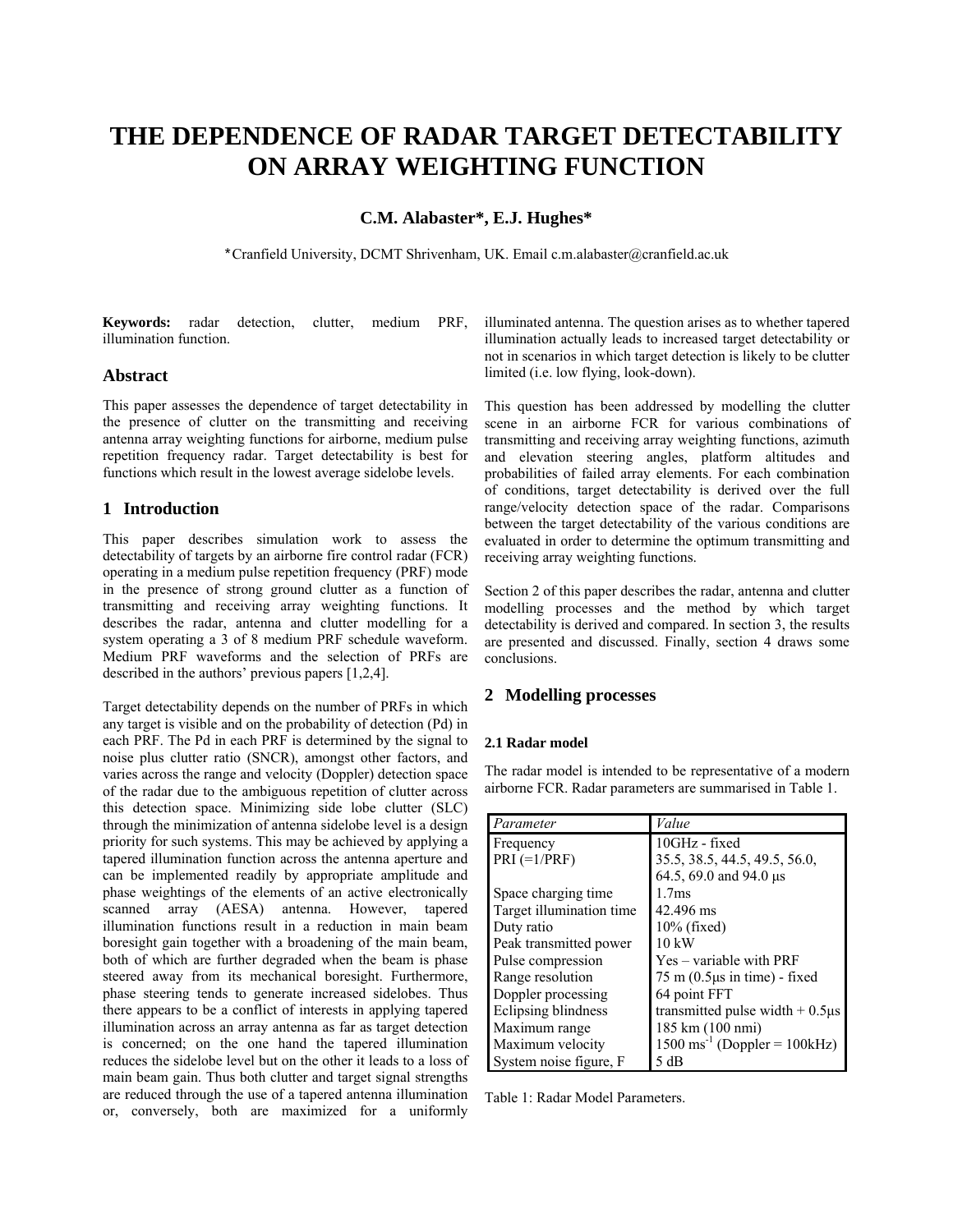It has been assumed that the radar operates on a medium PRF schedule of 8 PRFs and requires target data in a minimum of 3 PRFs for range and Doppler ambiguity resolution using the coincidence algorithm. The selection of the 8 pulse repetition intervals ( $PRI = 1/PRF$ ) was made in a separate exercise as described in [1,2,4]. No main beam clutter (MBC) rejection is assumed which permits target detectability to be evaluated even in regions of strong MBC. Platform motion compensation (PMC) is applied such that the velocity of mainbeam boresight detections are ground referenced. In this way, MBC is centred at zero Doppler and at multiples of the PRF. The radar platform altitudes considered were 1000m and 5000m and the platform velocity was taken as 300 ms<sup>-1</sup>.

#### **2.2 Antenna model**

A planar AESA antenna comprising 1041 elements distributed in a diamond lattice over a circular area of nominal diameter 56cm was modelled. The element spacings were nominally a half wavelength. Three possible transmitting array weighting functions were considered: Uniform, Radial Transmit Taper (RTT) and Successive Projection Transmit Nulling (SPTN) [3] and two possible receiving array weighting functions were considered: Taylor 35dB and Taylor 45dB. In addition to these 6 combinations, a seventh, that of Uniform on transmit and receive, was also considered for comparative purposes. The 7 combinations of the transmitting and receiving array weighting functions (named *patterns*) are defined in Table 2.

| patterns       | Transmit<br>Weighting<br>Function | Receive<br>Weighting<br>Function |  |  |
|----------------|-----------------------------------|----------------------------------|--|--|
|                | Uniform                           | Uniform                          |  |  |
| $\mathfrak{D}$ | Uniform                           | Taylor 35 dB                     |  |  |
| 3              | Uniform                           | Taylor 45 dB                     |  |  |
|                | <b>RTT</b>                        | Taylor 35 dB                     |  |  |
| 5              | <b>RTT</b>                        | Taylor 45 dB                     |  |  |
| 6              | <b>SPTN</b>                       | Taylor 35 dB                     |  |  |
|                | SPTN                              | Taylor 45 dB                     |  |  |

Table 2: Combinations of Array Weighting Functions

The weighting function data defined the magnitude and phase of the current exciting each element. Furthermore, each element of the array was defined as having a power gain pattern which varies as the cosine of the angle off the mechanical boresight. The phase of each element was under the control of a 6 bit phase shifter. The magnitude (power) of each element was subject to a tolerance of 0.3dB (Gaussian of zero mean and  $\sigma = 0.3$ dB) and a phase tolerance of  $2^0$ (Gaussian of zero mean and  $\sigma = 2^0$ ). The random failure of 0%, 2% and 5% of the elements was modelled by including a function which set the probability of each element having zero amplitude to 0.00, 0.02 and 0.05, respectively. Simple phase gradients were derived which provided azimuth steering angles of  $0^0$  (dead ahead),  $30^0$  and  $56^0$  and elevation steering angles of  $0^0$  (towards horizon, both platform altitudes) and  $5.5^{\circ}$  down (5000m altitude only). Therefore,

there were a total of 9 combinations of altitude, azimuth and elevation steering angles together with 3 probabilities of failed elements giving rise to 27 differing conditions for each of the 7 *patterns* i.e. 189 total simulations.

The far-field radiation pattern was derived by computing the two-dimensional Fourier transform over the array surface. Only the lower hemisphere need be derived since only this portion illuminates the ground. Furthermore, only the forward looking half-hemisphere was considered since the rear-ward looking pattern is likely to be dominated by the interaction with the radome which was outside the scope of this study. The peak main beam boresight gain for the uniform weighting function (assuming no magnitude and phase errors and zero failed elements) was normalised to 33.3dBi by an appropriate scaling factor. All other radiation diagrams were scaled by the same factor to ensure that the computed radiation diagrams represented the true effective radiated power (ERP).

The radiation pattern of the ideal antenna uniformly weighted having zero phase steering angles, no magnitude and phase errors and zero failed elements indicates a 3dB beamwidth of  $3.08<sup>0</sup>$  and a peak sidelobe level (SLL) of 17.64dB below the main beam. Similarly, peak SLLs of -35dB and -44.5dB were obtained for the Taylor 35dB and Taylor 45dB functions, respectively. The RTT has a maximum SLL of around -20dB, whereas the SPTN has a maximum SLL of around -18dB, although its sidelobes at large angular offsets from the mainbeam boresight decay away more quickly than for the RTT. The SPTN function also gives rise to large sidelobes some  $11.5^{\circ}$  below the mainbeam boresight at a level of -23.0dB.

#### **2.3 Clutter model**

In modelling the clutter and noise all statistical variation has been eliminated in order to permit small changes in target detectability to be resolved. The method previously described in [1] is used. Clutter is mapped by considering the surface under the radar to be marked out by a grid along orthogonal *x* and *y* coordinates centred at 0,0 directly under the radar. The model steps through increments in the *x* and *y* coordinates in the forward half space out to the maximum range of interest. At each location the model computes the slant and ground ranges and the resolved Doppler shift along the line of sight to the radar together with the grazing angle, clutter backscatter coefficient and clutter radar cross section (RCS). The clutter RCS is computed on the basis of a clutter area equal to the square of the *x/y* resolution which was set to 50m. The clutter backscatter coefficient (BSC) is a function of the grazing angle,  $\theta_g$ , which is computed for each point in the clutter modelling process. The BSC was defined as:

$$
BSC = \sigma_0 \sin(\theta_g) + \sigma_{0V} w \exp\left(\frac{-(90 - \theta_g)}{\theta}\right)
$$
 (1)

where  $\sigma_0 = -15 \text{ dBm}^2$  and  $\sigma_{0V} = -5 \text{ dBm}^2$  (in linear units),

and 
$$
\theta = \frac{-20}{\log_e(\sin 70^\circ/A)}
$$
 and  $A = \frac{\sigma_{0v}}{\sigma_0}$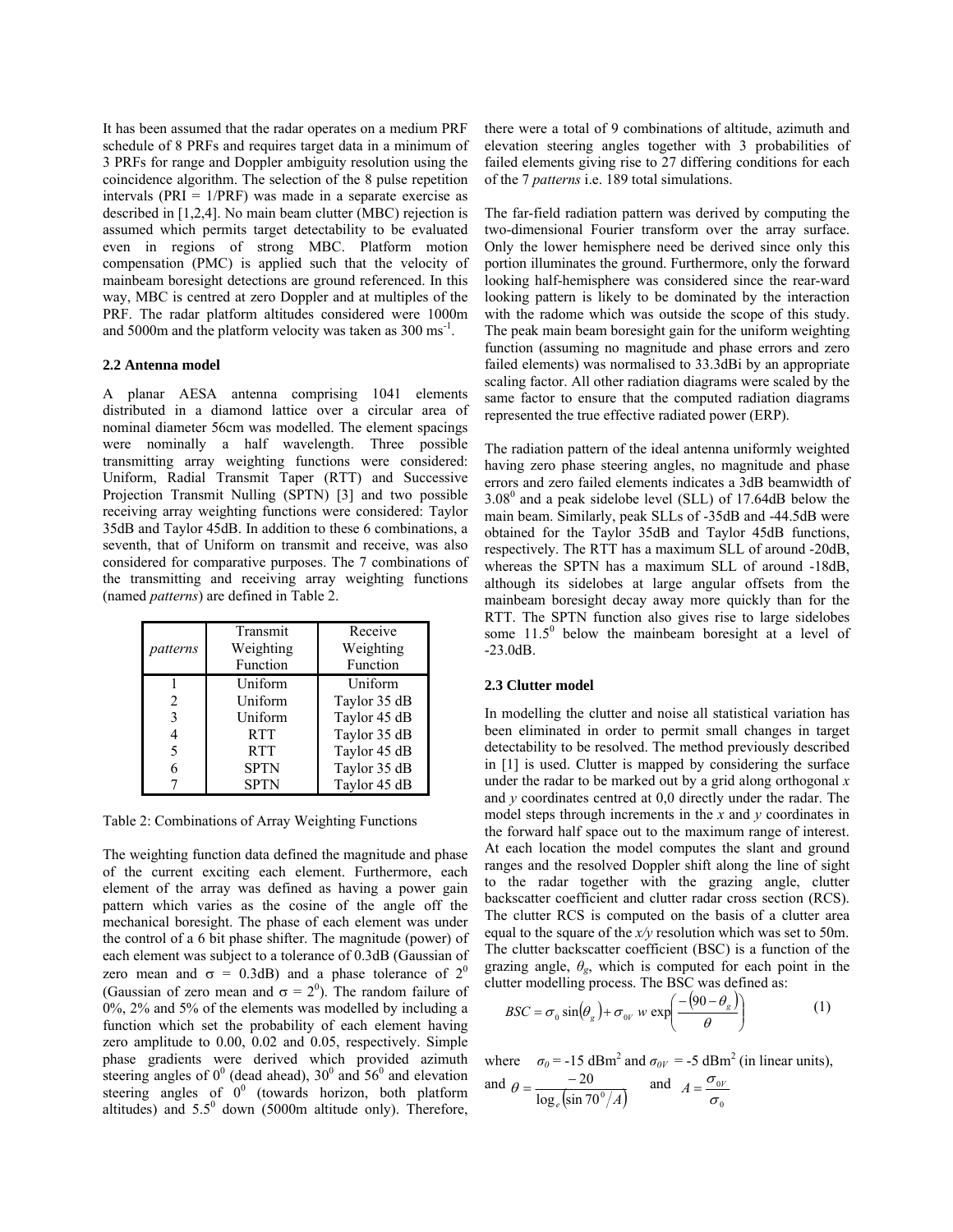$\sigma_{0V}$  defines the BSC at normal incidence and  $\sigma_0$  defines the BSC at a mid grazing angle.  $w = 1$  and is the mean of a Weibull distribution appropriate to land clutter [1]. The power of the clutter returns was calculated using the following form of the radar range equation in which the clutter RCS is cascaded with the transmitting and receiving antenna gains along the line of sight to the radar by reference to the appropriate antenna radiation pattern data:

$$
clutter power = \frac{P_T . G_T . G_R . \lambda^2 . RCS_C}{64. \pi^3 . R_s^4}
$$
 (2)

where  $P_T$  = peak transmitted power (= 10 kW)  $G_T$  = transmitting antenna gain  $G_R$  = receiving antenna gain  $R_S$  = slant range  $\lambda$  = wavelength = 0.03m  $RCS_C$  = clutter RCS = BSC ×  $(x/y \text{ resolution})^2$ 

The clutter power calculated from (2) was then added into the appropriate range/Doppler cell on top of the noise power and any previously calculated clutter signals. The total clutter and noise power is then stored in a two-dimensional matrix (range cell vs. Doppler cell) and displayed on a folded clutter map. A *folded* clutter map is one in which the clutter amplitude from the full detection space of the radar is folded into one ambiguous range and Doppler interval. Thus a clutter map always has 64 equal intervals in Doppler, since this is the FFT size but a variable number of range cells which is equal to the number of range cells in one PRI. A constant fixed noise power level of  $k.T_0.B_n.F$  is added in to every cell of the map, in which *k* is Boltzmann's constant =  $1.38 \times 10^{-23}$  JK<sup>-1</sup>,  $T_0$  is a standard temperature of 290K,  $B_n$  is the noise bandwidth = (transmitted pulse width)<sup>-1</sup> and  $\overrightarrow{F}$  is the noise figure = 3.16 (5dB). An example folded clutter map is given in Figure 1.



Figure 1: A Folded Clutter Map

#### **2.4 Target detectability**

Target detectability over the full range/Doppler detection space of interest is conveniently represented by a *detectability map* [1]. The folded clutter map of Figure 1 is replicated in range and Doppler over the full detection space of interest  $(i.e. 185km)$  in range by  $1500ms<sup>-1</sup>$  in velocity) due to the repetition of data in the time and frequency domains. This results in an unfolded clutter map. Each PRF in the schedule has a similar, though different, unfolded clutter map. The probability of detection of a discrete target at any range/Doppler cell of interest depends on the number of PRFs in which the range/Doppler cell is not eclipsed and the probability of detection in each PRF, as determined by the SNCR of the cell. Blindness results from eclipsing, with no MBC blanking being assumed. A detectability map can therefore be derived over the full range and Doppler detection space of the radar and denotes the minimum target RCS required for detection at each range and Doppler cell in an appropriate number of PRFs. An example detectability map is given in Figure 2 based on a required SNCR = 0dB in at least 3 PRFs from the total of 8. Similar criteria have been used in the generation of all detectability maps used in this study. Should a more realistic SNCR of, for example, +13dB be required, one need only apply a 13dB offset to the detectability map data. In this work the benefits of different array weighting functions were derived through comparisons between detectability maps. Detectability maps are a useful means of characterizing relative performances in clutter



Figure 2: Detectability Map

#### **2.5 Evaluating target detectability**

Each of the 189 simulations results in 8 folded clutter maps; one for each PRF. However, the Doppler resolution  $(=PRF/FFT\ size)$  and number of range cells  $(= PRI/0.5\mu s)$ differs in each of the eight. In constructing the detectability map the eight folded clutter maps are overlaid and unfolded to occupy the whole range and Doppler detection space of the radar. This requires that they be read at a common resolution which can be no finer than that of the coarsest map. Hence the resolution of the detectability map is marginally coarser than the original clutter maps. Since all detectability maps are plotted with a common resolution it is a simple exercise to compare two maps pixel by pixel since each pixel relates to a consistent range/Doppler cell.

A test strategy was developed in which the 27 detectability maps of one set of transmitting and receiving array weighting functions (corresponding to the 27 combinations of azimuth/elevation steering angles, proportion of failed elements and platform altitude) where compared with the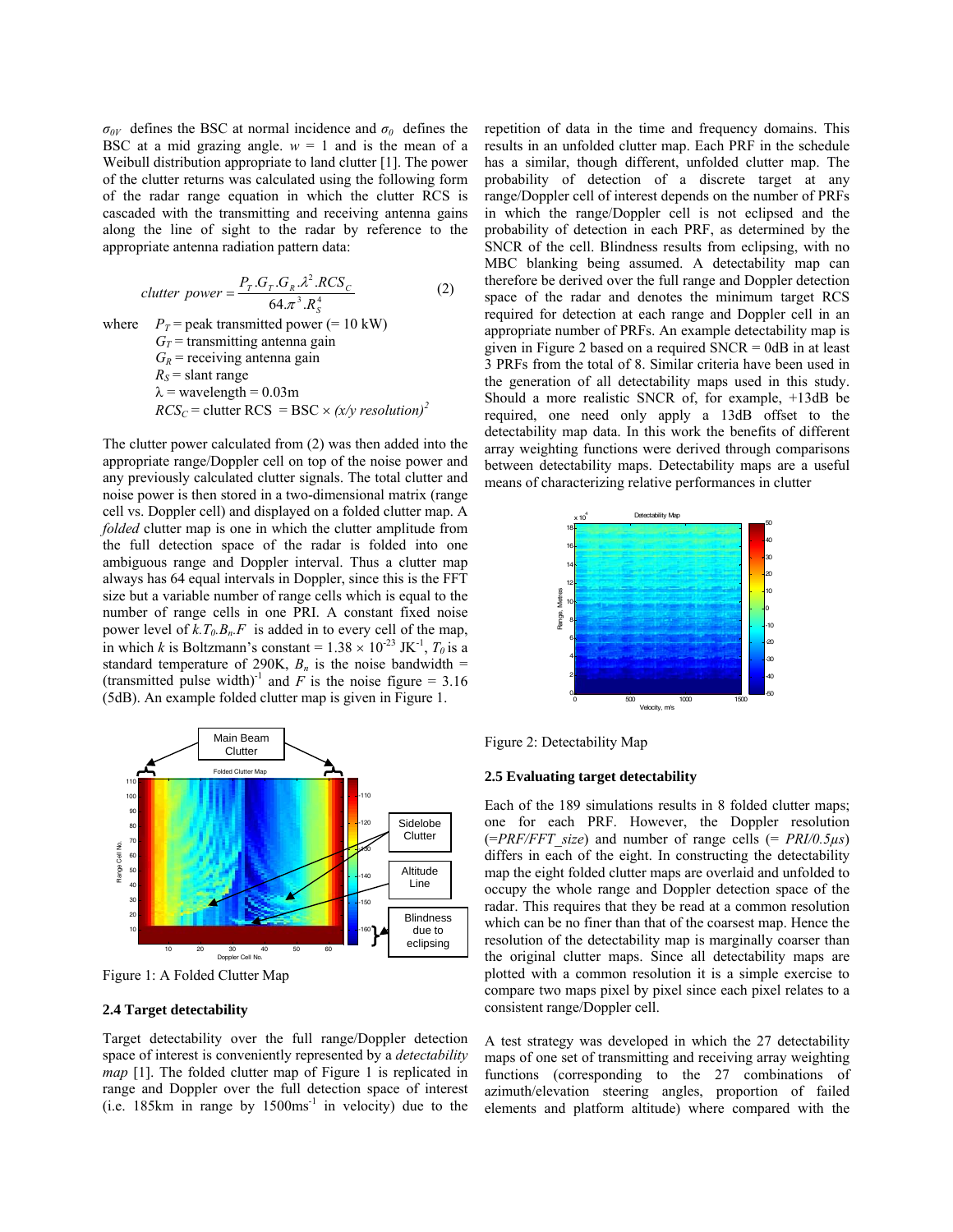corresponding 27 detectability maps for each of the other six sets of transmitting and receiving array weighting functions. This progressed until all sets of transmitting and receiving array weighting functions had been compared with all the other sets. This test strategy has been found to be necessary due to the complexity of the optimization problem posed by this study. As an optimization problem, this work seeks to optimize a single objective; the detection performance of the radar, via the selection of an optimal combination of transmitting and receiving antenna weighting functions. However, the complexity arises because target detectability is quantified over several hundreds of thousands of range/Doppler cells (i.e. it is highly multi-dimensional) which must be distilled into simpler metrics. These optimization problems can typically yield several optimal solutions, collectively forming a *Pareto* surface, since the optimal solution identified by each set of comparisons may differ in each case depending on what metric is used to define target detectability and what baseline standard is adopted for each comparison. Two metrics, (*X* and *Y*) have been derived which compare the data in pairs of detectability maps, *A* and *B*.

#### **(i) Ratio of comparisons,** *X*

The algorithm runs as follows:

- Derive a logical comparison matrix for which *A>B* and sum all its elements. (The comparison matrix consists of elements = 1 or 0 depending on whether  $A > B$  or not. In summing all the elements one derives the total number of elements for which *A>B*.)
- Similarly, derive a logical comparison matrix for which *B>A* and sum all its elements. (This derives the total number of elements for which *B>A*.)
- Derive the ratio of the two sums and express it on a decibel scale, i.e.:

$$
X = 10 \log_{10} \left( \frac{\Sigma(A > B)}{\Sigma(B > A)} \right) \tag{3}
$$

If the detectability levels of *A* are generally higher than those of *B* then  $\Sigma(A > B)$  is large and  $\Sigma(B > A)$  is small, their ratio > 1 and so *X* is a (large) positive quantity. If the reverse is true then *X* is a (large) negative quantity. The *X* metric gives an impression of the relative area of the range/Doppler space for which the detectability of one test is greater than the detectability of another. The *X* metric gives no information on the margin by which one is greater than the other.

#### **(ii) Sum of difference comparison,** *Y*

The algorithm runs as follows:

- Derive the matrix for  $A B$ . This matrix yields signed difference values.
- Cube the difference matrix element by element. This accentuates the differences and preserves their sign.
- Sum all the elements of the cubed difference matrix. This returns the net difference over the whole range/Doppler detection space.

$$
Y = \Sigma (A - B)^3 \tag{4}
$$

If the detectability levels of *A* are generally higher than those of *B* then the *Y* metric will be a positive number whereas, if the reverse is true, the *Y* metric will be a negative number. The *Y* metric gives an impression of the "aggregate" level by which the detectability of one test is greater than the detectability of another. The *Y* metric indicates the margin of superiority but not its extent in area.

The combination of the *X* and *Y* metrics therefore indicate both the area extent of superiority of one detectability map over another and also on the aggregate margin of this superiority.

## **3 Results & Discussion**

A series of comparisons has been made between pairs of detectability maps (*A* and *B*) and the *X* and *Y* metrics of each comparison derived. Batches of 27 comparisons are made for each combination of the 7 *patterns* (Table 2) and therefore the means  $\overline{X}$  and  $\overline{Y}$  over the 27 comparisons have been derived. Note that the use of the mean of these metrics is not intended to imply that they have a Gaussian spread. The  $\overline{X}$  results are given in Table 3 and the  $\overline{Y}$  results in Table 4.

|                   |   | patterns<br>А |          |         |          |          |          |                  |
|-------------------|---|---------------|----------|---------|----------|----------|----------|------------------|
|                   |   |               | 2        | 3       |          |          | h        |                  |
|                   |   | $\theta$      | $-49.8$  | $-51.8$ | $-45.9$  | $-47.1$  | $-40.6$  | $-44.0$          |
|                   | 2 | 49.8          | $\bf{0}$ | $-7.2$  | $-13.7$  | $-15.7$  | $-7.7$   | $-11.5$          |
| patterns          | 3 | 51.8          | 7.2      | 0       | $-5.8$   | $-12.5$  | $-0.4$   | $-6.1$           |
|                   | 4 | 45.9          | 13.7     | 5.8     | $\theta$ | $-5.5$   | 5.7      | 0.4              |
| $\mathbf{\Omega}$ | 5 | 47.1          | 15.7     | 12.5    | 5.5      | $\theta$ | 8.8      | 5.1              |
|                   | 6 | 40.6          | 7.7      | 0.4     | $-5.7$   | $-8.8$   | $\theta$ | $-6.0$           |
|                   | 7 | 44.0          | 11.5     | 6.1     | $-0.4$   | $-5.1$   | 6.0      | $\boldsymbol{0}$ |

Table 3: *X* Results

|                   |                | A patterns |                |          |           |          |         |         |
|-------------------|----------------|------------|----------------|----------|-----------|----------|---------|---------|
|                   |                |            | $\overline{2}$ | 3        |           | 5        |         |         |
| <b>B</b> patterns |                | $\theta$   | $-3e32$        | $-4e32$  | $-5e32$   | $-5e32$  | $-6e32$ | $-6e32$ |
|                   | $\overline{c}$ | 3e32       | $\theta$       | $-3e29$  | $-6. e29$ | $-2e30$  | $-3e30$ | $-5e30$ |
|                   | 3              | 4e32       | 3e29           | $\theta$ | $-3e27$   | $-2e29$  | $-4e29$ | $-1e30$ |
|                   | 4              | 5e32       | 6e29           | 3e27     | $\theta$  | $-9e28$  | $-3e29$ | $-8e29$ |
|                   | 5              | 5e32       | 2e30           | 2e29     | 9e28      | $\theta$ | $-2e28$ | $-1e29$ |
|                   | 6              | 6e32       | 3e30           | 4e29     | 3e29      | 2e28     | 0       | $-3e28$ |
|                   |                | 6e32       | 5e30           | 1e30     | 8e29      | 1e29     | 3e28    | 0       |

Table 4: *Y* Results

The rank order of the *B\_patterns* from highest  $\overline{Y}$  (best target detectability) to lowest  $\overline{Y}$  (worst target detectability) for all seven sets of results is consistently: 7, 6, 5, 4, 3, 2, 1. The consistency of this result is believed to be due to the simple arithmetic expression for *Y*. The rank order of the *B\_patterns* for the  $\overline{X}$  results is slightly inconsistent but, in general, the highest  $\overline{X}$  (best target detectability) is obtained for